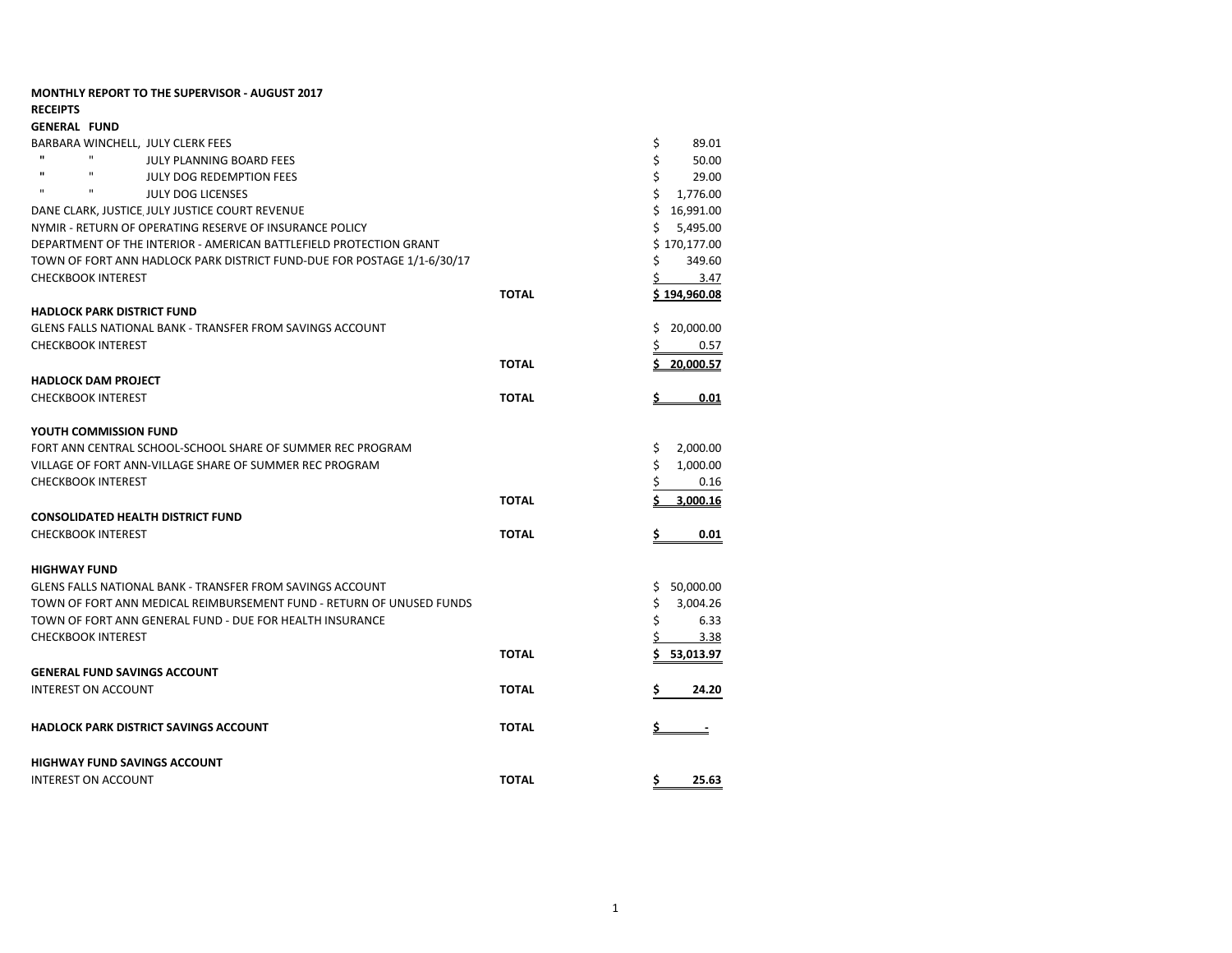| <b>LOSAP SAVINGS ACCOUNT</b>               |                |                 |              |                |    |                              |                 |
|--------------------------------------------|----------------|-----------------|--------------|----------------|----|------------------------------|-----------------|
| <b>INTEREST ON ACCOUNT</b>                 |                |                 | <b>TOTAL</b> |                |    | 0.61                         |                 |
|                                            |                |                 |              |                |    |                              |                 |
| MEDICAL REIMBURSEMENT ACCOUNT              |                |                 |              |                |    |                              |                 |
| TOWN OF FORT ANN GENERAL FUND - H.I.       |                |                 |              |                | \$ | 27.90                        |                 |
| TOWN OF FORT ANN HIGHWAY FUND - H.I.       |                |                 |              |                | \$ | 134.99                       |                 |
| <b>INTEREST ON ACCOUNT</b>                 |                |                 |              |                |    | 0.14                         |                 |
|                                            |                |                 | <b>TOTAL</b> |                | Ś  | 163.03                       |                 |
|                                            |                |                 |              |                |    |                              |                 |
| <b>TRUST &amp; AGENCY FUND</b>             | <b>HIGHWAY</b> |                 |              | <b>GENERAL</b> |    | <b>HADLOCK PARK DISTRICT</b> | YOUTH COMMI     |
| <b>NYS RETIREMENT</b>                      | Ś.<br>988.63   |                 | Ś.           | 509.47         | \$ | 2.72                         | \$<br>146.38    |
| <b>HEALTH &amp; DENTAL INSURANCE</b>       | \$10,787.64    |                 | \$           | 1,120.22       | \$ | $\overline{a}$               | \$<br>$\sim$    |
| <b>STATE TAX</b>                           | \$1,526.44     |                 | \$           | 559.62         | \$ | 111.66                       | \$<br>154.78    |
| <b>FEDERAL TAX</b>                         | 3,642.00<br>Ś. |                 | \$           | 1,671.00       | \$ | 378.00                       | \$<br>463.00    |
| <b>FICA</b>                                | Ś.<br>5,120.20 |                 | Ś            | 2,449.38       | \$ | 1,062.84                     | Ś<br>1,169.46   |
| DEFFERED COMPENSATION                      | Ś<br>195.18    |                 |              |                | \$ |                              |                 |
| <b>CHILD SUPPORT</b>                       | \$<br>2,235.00 |                 |              | $\overline{a}$ | \$ |                              |                 |
| <b>CREDIT UNION</b>                        | Ś.<br>1,061.00 |                 |              | 692.00         | Ś  |                              |                 |
| AFLAC                                      | Ś.<br>313.25   |                 |              | 64.80          |    |                              |                 |
| <b>TOTALS</b>                              | \$25,869.34    |                 |              | 7,066.49       | \$ | 1,555.22                     | 1,933.62        |
|                                            |                | <b>INTEREST</b> | \$           | 0.19           |    | <b>TOTAL</b>                 | 36,424.86<br>Ś  |
| <b>DISBURSEMENTS</b>                       |                |                 |              |                |    |                              |                 |
| <b>GENERAL FUND</b>                        |                |                 |              |                |    | <b>HIGHWAY FUND-O/V</b>      |                 |
| STATE COMPTROLLER - JUSTICE COURT          |                |                 |              | \$10,827.00    |    | <b>ABSTRACT</b>              | \$14,333.61     |
| PAYROLL                                    |                |                 | Ś.           | 16,068.33      |    | <b>HEALTH INSURANCE</b>      | Ś.<br>10,337.03 |
| <b>TOWN SHARE FICA</b>                     |                |                 | \$           | 1,224.69       |    | PAYROLL                      | Ś<br>34,364.15  |
| <b>TOWN BOARD EXPENSE</b>                  |                |                 | \$           | 61.64          |    | <b>TOWN SHARE FICA</b>       | Ś<br>2,560.10   |
| <b>JUSTICE COURT EXPENSE</b>               |                |                 | \$           | 561.92         |    |                              | \$<br>61,594.89 |
| <b>SUPERVISORS EXPENSE</b>                 |                |                 | \$           | 247.04         |    | <b>HIGHWAY FUND-T/W</b>      |                 |
| <b>TAX COLLECTOR EXPENSE</b>               |                |                 | \$           | 8.88           |    | <b>ABSTRACT</b>              | \$54,685.82     |
| <b>ASSESSORS EXPENSE</b>                   |                |                 | Ś            | 2,368.32       |    |                              | 54,685.82<br>\$ |
| <b>TOWN CLERKS EXPENSE</b>                 |                |                 | \$           | 51.13          |    |                              |                 |
| <b>DOG CONTROL EXPENSE</b>                 |                |                 | Ś            | 262.00         |    | <b>TOTAL HIGHWAY</b>         | \$116,280.71    |
| PURCHASE OF HISTORICAL PROPERTY-BATTLEHILL |                |                 |              | \$170,177.00   |    |                              |                 |
| ATTORNEY EXPENSE                           |                |                 | Ś            | 2,145.00       |    |                              |                 |
| <b>BUILDINGS EXPENSE</b>                   |                |                 |              | 2,140.54       |    |                              |                 |
|                                            |                |                 |              |                |    |                              |                 |
| <b>CENTRAL COMMUNICATIONS</b>              |                |                 | Ś            | 351.10         |    |                              |                 |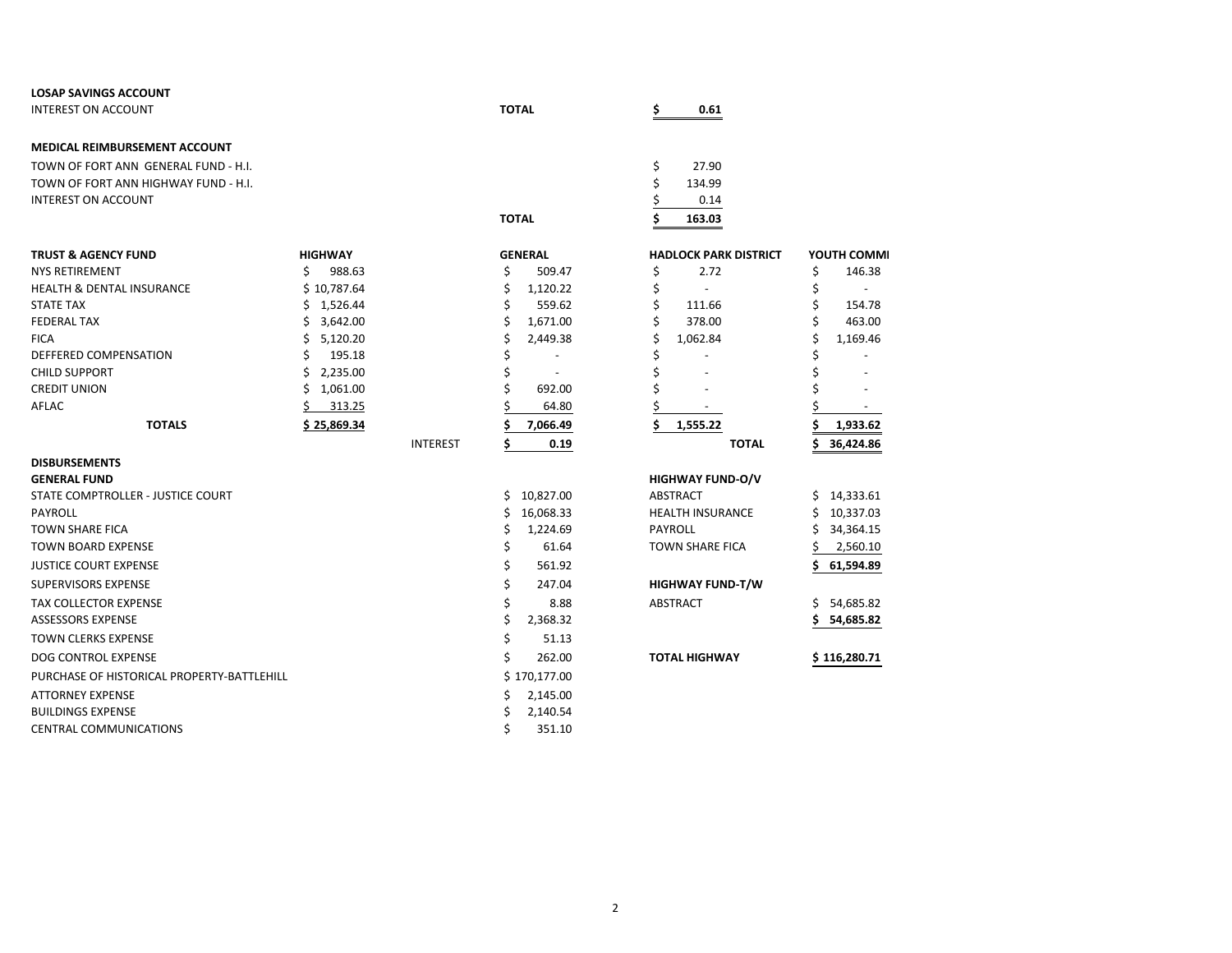|                                                          | \$<br>1,142.25  | <b>TRUST &amp; AGENCY FUND</b> |                 |
|----------------------------------------------------------|-----------------|--------------------------------|-----------------|
|                                                          | \$<br>1,000.00  | <b>FICA</b>                    | 9,801.88<br>\$  |
|                                                          | \$<br>126.00    | <b>STATE TAX</b>               | \$<br>2,352.50  |
|                                                          | \$<br>105.81    | <b>FEDERAL TAX</b>             | \$<br>6,154.00  |
|                                                          | \$<br>45.00     | <b>HEALTH INSURANCE</b>        | 11,907.86       |
|                                                          | \$<br>160.55    | <b>CREDIT UNION</b>            | 1,753.00<br>\$  |
|                                                          | Ś<br>250.00     | <b>CHILD SUPPORT</b>           | Ś<br>2,235.00   |
|                                                          | \$<br>1,410.00  | AFLAC                          | 394.25          |
|                                                          | 1,140.75        | RETIREMENT                     | \$<br>1,647.20  |
| <b>TOTAL</b>                                             | \$211,874.95    | DEFFERRED COMP.                | \$<br>195.18    |
|                                                          |                 | <b>TOTAL</b>                   | \$<br>36,440.87 |
|                                                          | \$<br>6,946.64  |                                |                 |
|                                                          | \$<br>531.42    |                                |                 |
|                                                          | 349.60          |                                |                 |
|                                                          |                 |                                |                 |
| <b>TOTAL</b>                                             | \$<br>15,725.47 |                                |                 |
|                                                          |                 |                                |                 |
| <b>TOTAL</b>                                             | $\equiv$        |                                |                 |
|                                                          |                 |                                |                 |
|                                                          | \$<br>7,643.53  |                                |                 |
|                                                          | 584.73          |                                |                 |
| <b>TOTAL</b>                                             | 8,228.26        |                                |                 |
| <b>TOTAL</b>                                             |                 |                                |                 |
|                                                          |                 |                                |                 |
| <b>TOTAL</b>                                             | \$              |                                |                 |
|                                                          |                 |                                |                 |
|                                                          | \$5,000.00      |                                |                 |
|                                                          | \$25,490.63     |                                |                 |
|                                                          | \$20,000.00     |                                |                 |
| <b>TOTAL</b>                                             | \$100,490.63    |                                |                 |
|                                                          |                 |                                |                 |
| <b>TOTAL</b>                                             | S 50,000.00     |                                |                 |
| <b>TOTAL</b>                                             | \$              |                                |                 |
|                                                          |                 |                                |                 |
| TOWN OF FORT ANN HIGHWAY FUND-REIMBURSEMENT OVER PAYMENT | 3,004.26<br>S   |                                |                 |
|                                                          | 2,158.63        |                                |                 |
| <b>TOTAL</b>                                             | \$<br>5,162.89  |                                |                 |
|                                                          |                 | 7,897.81                       |                 |

## **TRUST & AGENCY FUND**

|       |                | <b>TOTAL</b>            | ¢  | 36,440.87 |
|-------|----------------|-------------------------|----|-----------|
| ΤΟΤΑL | \$211,874.95   | DEFFERRED COMP.         | \$ | 195.18    |
|       | 1,140.75       | <b>RETIREMENT</b>       | \$ | 1,647.20  |
|       | \$<br>1,410.00 | AFLAC                   | \$ | 394.25    |
|       | \$<br>250.00   | <b>CHILD SUPPORT</b>    | \$ | 2,235.00  |
|       | \$<br>160.55   | <b>CREDIT UNION</b>     | \$ | 1,753.00  |
|       | \$<br>45.00    | <b>HEALTH INSURANCE</b> | \$ | 11,907.86 |
|       | \$<br>105.81   | <b>FEDERAL TAX</b>      | \$ | 6,154.00  |
|       | \$<br>126.00   | <b>STATE TAX</b>        | \$ | 2,352.50  |
|       | \$<br>1,000.00 | <b>FICA</b>             | \$ | 9,801.88  |